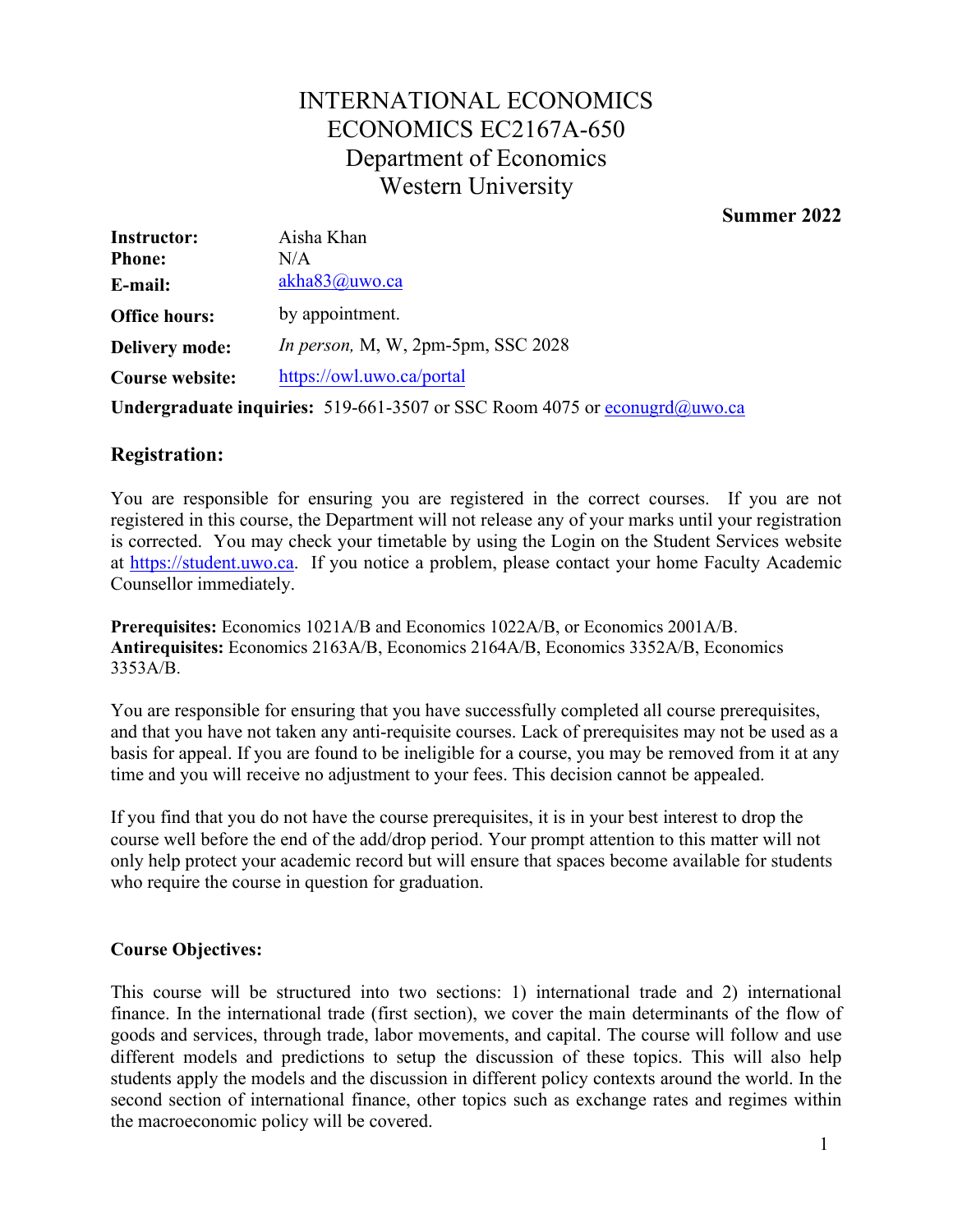# **Course Learning Outcomes:**

By the end of this course, students will learn to:

- Analyze the determinants of comparative advantage and international trade in common theories of international trade
- Assess the main predictions of the different international trade theories and compare them to data
- Evaluate the effects of tariffs, impediments to trade and policies through the lens of the different models covered in class
- Use models of foreign exchange determination to explain currency fluctuations
- Examine the evolution and implications of current exchange rate regimes

#### **Textbook(s) and Course Materials:**

Feenstra Robert C. and Taylor, Alan M. (2014). *Essentials of International Economics* (fifth edition) New York, NY. Worth Publishers.

#### **Communication:**

• Emails will be monitored daily; students will receive a response in  $24 - 48$  hours

# **Technical Requirements**

• Laptop or computer

For technical support, see the OWL help page or contact Western Technology Services Helpdesk [\(https://wts.uwo.ca/about-wts/contact.html\)](https://wts.uwo.ca/about-wts/contact.html). Google Chrome or Mozilla Firefox are the preferred browsers for OWL; update your browser frequently.

#### **Assessments and Grading:**

The course will be based on problem sets, a midterm, and an exam. The material for all assessments consists of the topics covered in the text (see below), any assigned readings and the material covered in the lectures. Some of the topics covered in the lectures, including problems done in class, may not appear in the text. Students are reminded that they are responsible for this material.

The distribution of the marks is as follows:

- 2 problem sets  $(2 \times 15\% = 30\%)$
- 1 midterm (1 x 30% = 30 %)
- 1 exam  $(1 \times 40\% = 40\%)$

# **Late or Missed assessments**

Late or missed assessments will not be accepted without illness self-reports and/or documented official accommodation. Any missed/late, assessments will receive a direct **zero without exception.** Self-reported illnesses need to be communicated before the deadline or a zero mark will be given. Any approved missed/late submissions will have their grade weight shifted to the final exam. Students that receive an approved absence for the final exam will need to take a scheduled make up exam where the exam may be different in length and structure to regular first exam.

#### **Weekly Schedule: Tentative**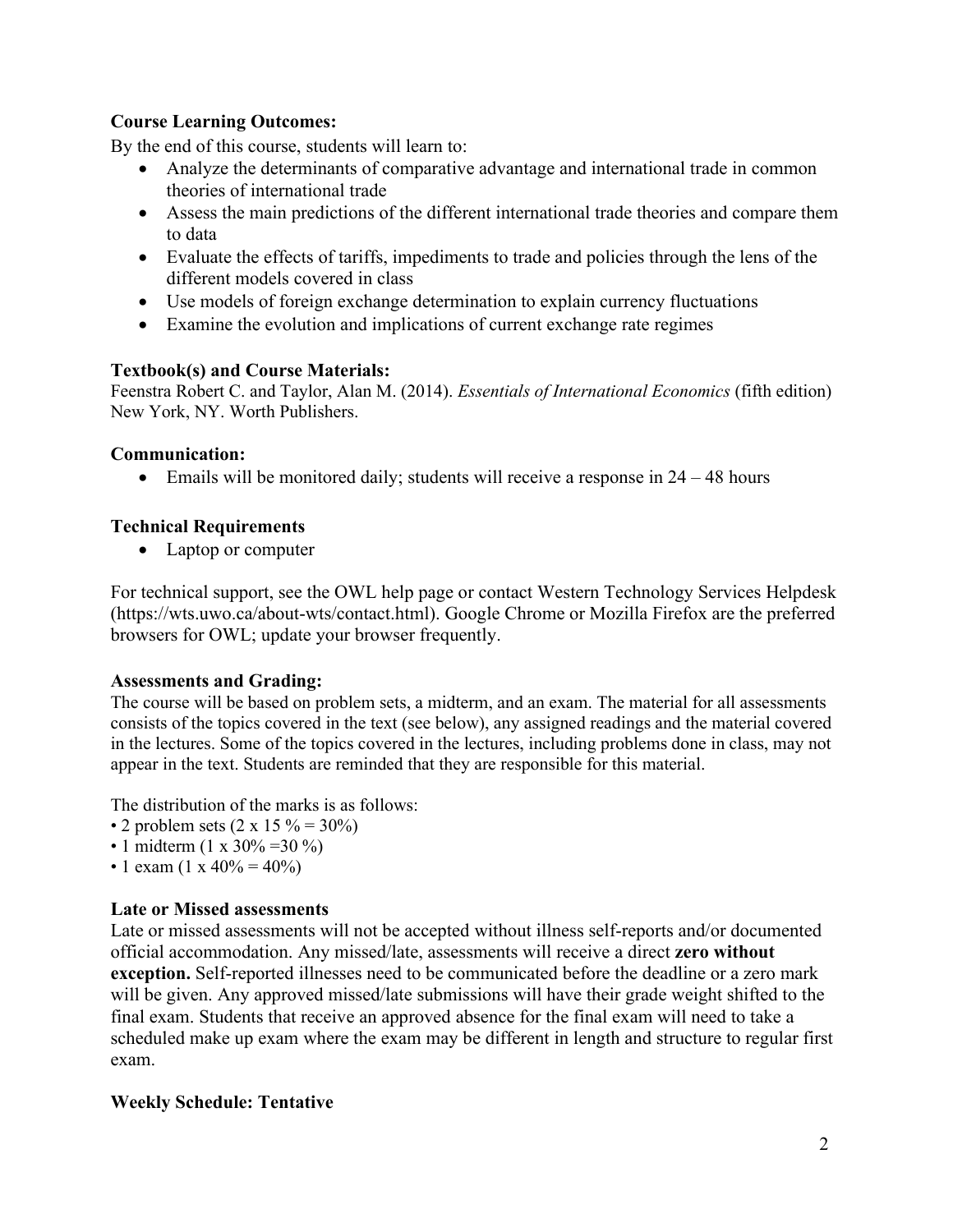Updates will be communicated through the OWL platform. The "Assessments" column refers to the assessment that is due the **Monday of** *that week***.** For example, the first problem set will be due on May 23, 2022 at 9PM.

| No. | Week     | <b>Chapters</b> (tentative) | <b>Assessments</b>      |
|-----|----------|-----------------------------|-------------------------|
|     | May $16$ | 2,3,4                       |                         |
|     | May 23   | 4,5,6                       | PS1                     |
|     | May 30   | 8.9                         |                         |
|     | Jun $6$  | 9, 11, 13                   | Midterm (Mon Jun 6)     |
|     | Jun 13   | 13, 14                      | PS <sub>2</sub>         |
|     | Jun $20$ | 14, 15                      |                         |
|     | Jun 27   | To be scheduled             | Final Exam (cumulative) |

# **Professionalism, Privacy and Copyright:**

- Students are expected to follow the **Student Code of Conduct.**
- All lectures and course materials, including slides, presentations, outlines, and similar materials, are protected by **copyright**. Students may take notes and make copies of course materials for their own educational purposes only.
- Students may not record lectures, reproduce (or allow others to reproduce), post or distribute lecture notes, assessments, or any other course materials publicly and/or for commercial purposes without written consent of the instructor.
- Recordings (audio or video) are not permitted without explicit, written permission of the instructor. Permitted recordings may not be distributed or shared.

# **Tips on How to Be Successful in this Class:**

Students in this class should understand the level of autonomy and self-discipline required to be successful.

- Connect with others. Try forming an online study group and meet on a weekly basis for study and peer support.
- Do not be afraid to ask questions. If you have questions or are struggling with a topic, check the online discussion boards or contact your instructor(s) and or teaching assistant(s).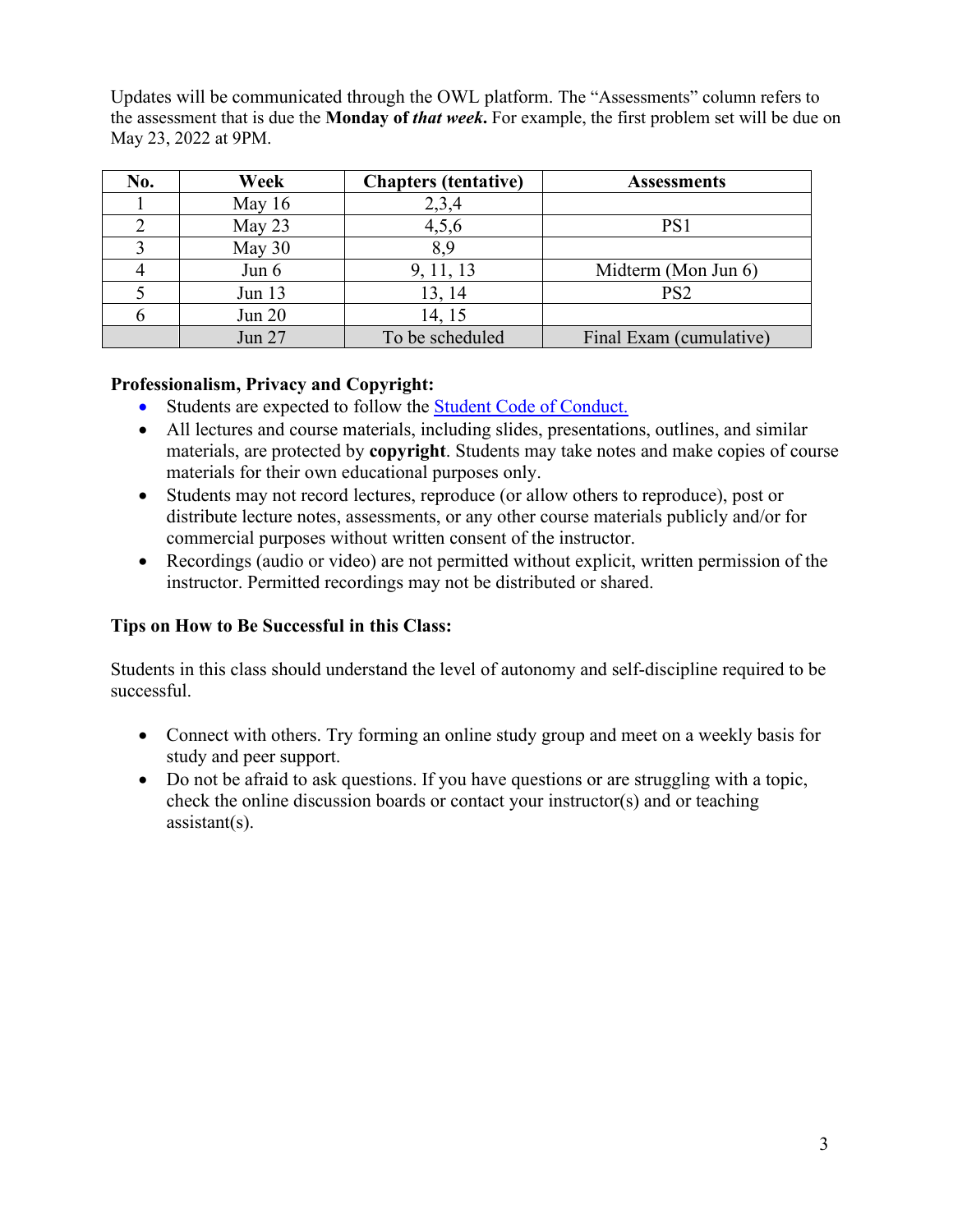# **Please Note Department & University Policies for Summer 2022**

The University expects all students to take responsibility for their own Academic Programs. Students should also check their registration to ensure they are enrolled in the correct courses.

- 1. **Guidelines, policies, and your academic rights and responsibilities** are posted online in the current Western Academic Calendar at: [http://westerncalendar.uwo.ca.](http://westerncalendar.uwo.ca/) Claiming that "you didn't know what to do" is not an acceptable excuse for not following the stated policies and procedures.
- **2.** Students must familiarize themselves with the **"Rules of Conduct for Examinations"**  [http://www.uwo.ca/univsec/pdf/academic\\_policies/exam/administration.pdf.](http://www.uwo.ca/univsec/pdf/academic_policies/exam/administration.pdf)
- 3. **Cheating as an academic offence:** Students are responsible for understanding what it means to "cheat." The Department of Economics treats cheating incidents very seriously and will investigate any suspect behavior. Students found guilty will incur penalties that could include a failing grade or being barred from future registration in other Economics courses or programs. The University may impose further penalties such as suspension or expulsion.
- 4. **Plagiarism:** Students must write their essays and assignments in their own words. When taking an idea/passage from another author, it must be acknowledged with quotation marks where appropriate and referenced with footnotes or citations. Plagiarism is an academic offence (see Scholastic Discipline for Undergraduate Students in the Western Calendar at [http://westerncalendar.uwo.ca/PolicyPages.cfm?Command=showCategory&PolicyCategor](http://westerncalendar.uwo.ca/PolicyPages.cfm?Command=showCategory&PolicyCategoryID=1&SelectedCalendar=Live&ArchiveID&Page_20)  [yID=1&SelectedCalendar=Live&ArchiveID=#Page\\_20\)](http://westerncalendar.uwo.ca/PolicyPages.cfm?Command=showCategory&PolicyCategoryID=1&SelectedCalendar=Live&ArchiveID&Page_20).

Western University uses software to check for plagiarism and students may be required to electronically submit their work. Those found guilty will be penalized as noted in point 3.

- 5. It is a Department of Economics policy that **NO** assignments be dated, stamped or accepted by staff. Students must submit assignments to the instructor.
- **6. Appeals**: University policies and procedures for appealing a mark can be found in the Student Academic Appeals section in the current Western Academic Calendar at: [http://westerncalendar.uwo.ca/PolicyPages.cfm?Command=showCategory&PolicyCategor](http://westerncalendar.uwo.ca/PolicyPages.cfm?Command=showCategory&PolicyCategoryID=1&SelectedCalendar=Live&ArchiveID&Page_14)  [yID=1&SelectedCalendar=Live&ArchiveID=#Page\\_14.](http://westerncalendar.uwo.ca/PolicyPages.cfm?Command=showCategory&PolicyCategoryID=1&SelectedCalendar=Live&ArchiveID&Page_14) **Please note the relevant deadlines.**

Department of Economics procedures for appealing a mark can be found here: https://economics.uwo.ca/undergraduate/program\_counselling/responsibilities\_policies.ht [ml#appeals. T](https://economics.uwo.ca/undergraduate/program_counselling/responsibilities_policies.html#appeals)he Department will not consider an appeal unless an attempt has been made to settle the matter with the instructor first. Students who remain dissatisfied with the outcome may proceed to submit an appeal to  $e_{\text{conugrd}}(\hat{a}_{\text{ouvo.ca}})$ . Please follow the instructions and use the appeal form shown in the above link.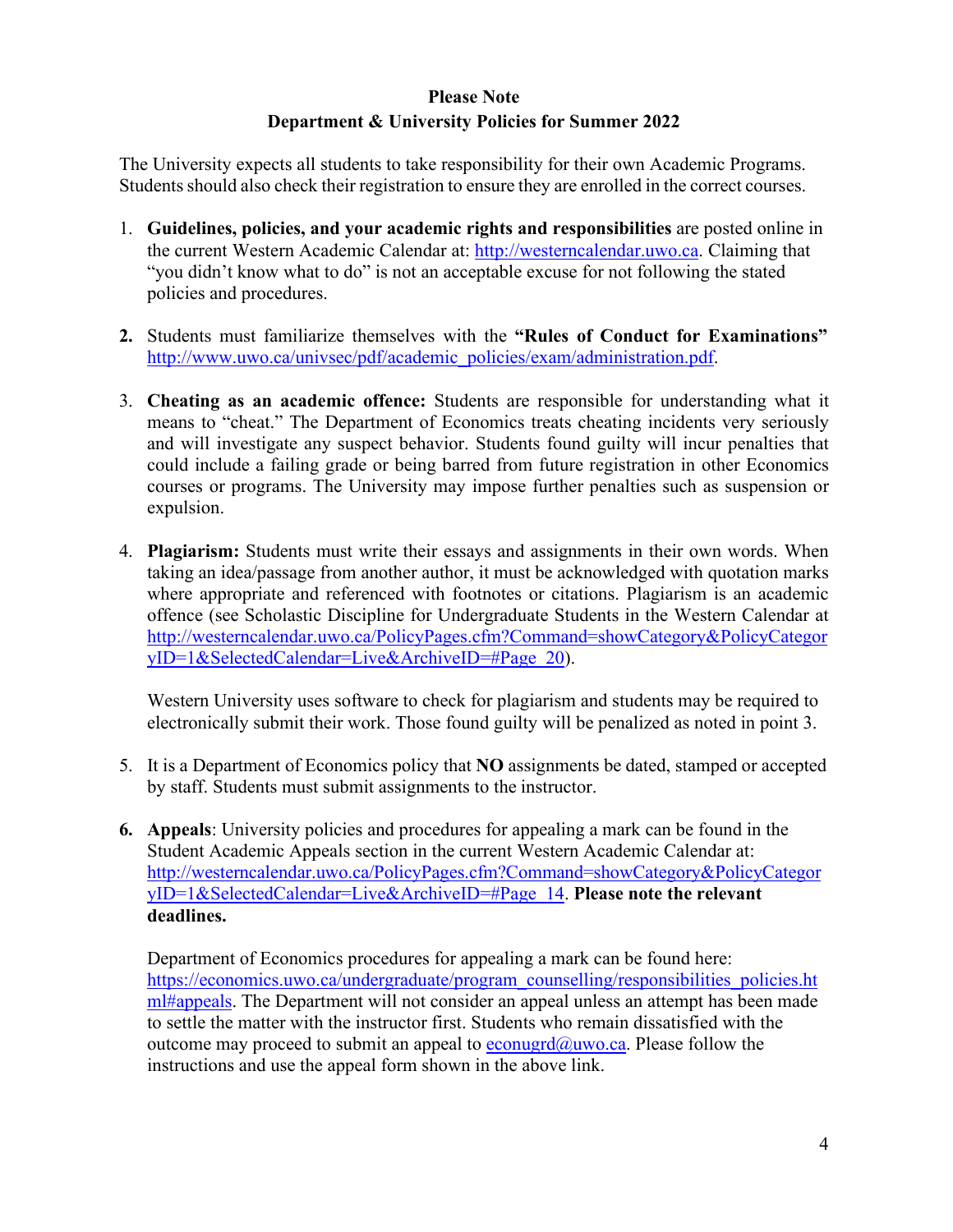- 7. **Systematic adjustments of a class grade distribution** (either up or down) can occur in Economics courses. The fact that grades have been adjusted is **not** grounds for an appeal.
- 8. Note the following **add and drop deadlines**:

| Deadline to add a course:  | <b>Monday May 17, 2022</b> |
|----------------------------|----------------------------|
| Deadline to drop a course: | <b>Monday June 6, 2022</b> |

## **Policy Regarding Makeup Tests and Final Examinations**

Faculty of Social Science policy states that oversleeping or misreading an exam schedule is NOT grounds for a makeup. This rule applies to midterm and final exams in the Department of Economics.

#### **Policies Regarding Academic Accommodation**

- The Faculty of Social Science's policies on academic accommodation are found at [https://counselling.ssc.uwo.ca/procedures/academic\\_consideration.html](https://counselling.ssc.uwo.ca/procedures/academic_consideration.html)
- **Accommodation for Students with Disabilities:** Students with disabilities or accessibility challenges should work with Accessible Education (formerly SSD, see http://academicsupport.uwo.ca/accessible education/index.html), which provides recommendations for accommodation based on medical documentation or psychological and cognitive testing. The accommodation policy can be found here[:](https://www.uwo.ca/univsec/pdf/academic_policies/appeals/Academic%20Accommodation_disabilities.pdf)  [Academic Accommodation for Students with Disabilities.](https://www.uwo.ca/univsec/pdf/academic_policies/appeals/Academic%20Accommodation_disabilities.pdf)
- **Rewriting Exams and Retroactive Reweighting are NOT Permitted:** Students who proceed to write a test or examination must be prepared to accept the mark. Rewriting tests or examinations, or retroactive reweighting of marks, is **not** permitted. Self-Reported Absences cannot be used once a student has proceeded to start to write a test or exam.
- **Self-Reported Absences:** Students will have one opportunity during summer term to receive academic consideration if they self-report a missed assessment using the online self-reported absence portal, provided the following conditions are met: the assessment is missed due to an absence of no more than 48 hours in duration, and the assessment for which consideration is being sought is worth 30% or less of the student's final grade. Students are expected to contact their instructors within 24 hours of the end of the period of the self-reported absence, unless noted otherwise on the syllabus. Students are not able to use the self-reporting option in the following circumstances:
	- for exams scheduled by the Office of the Registrar (e.g., final exams)
	- absence of a duration greater than 48 hours
	- assessments worth more than 30% of the student's final grade
	- if the student has opened or started the test or exam
	- if a student has already used the self-reporting portal twice during the fall/winter terms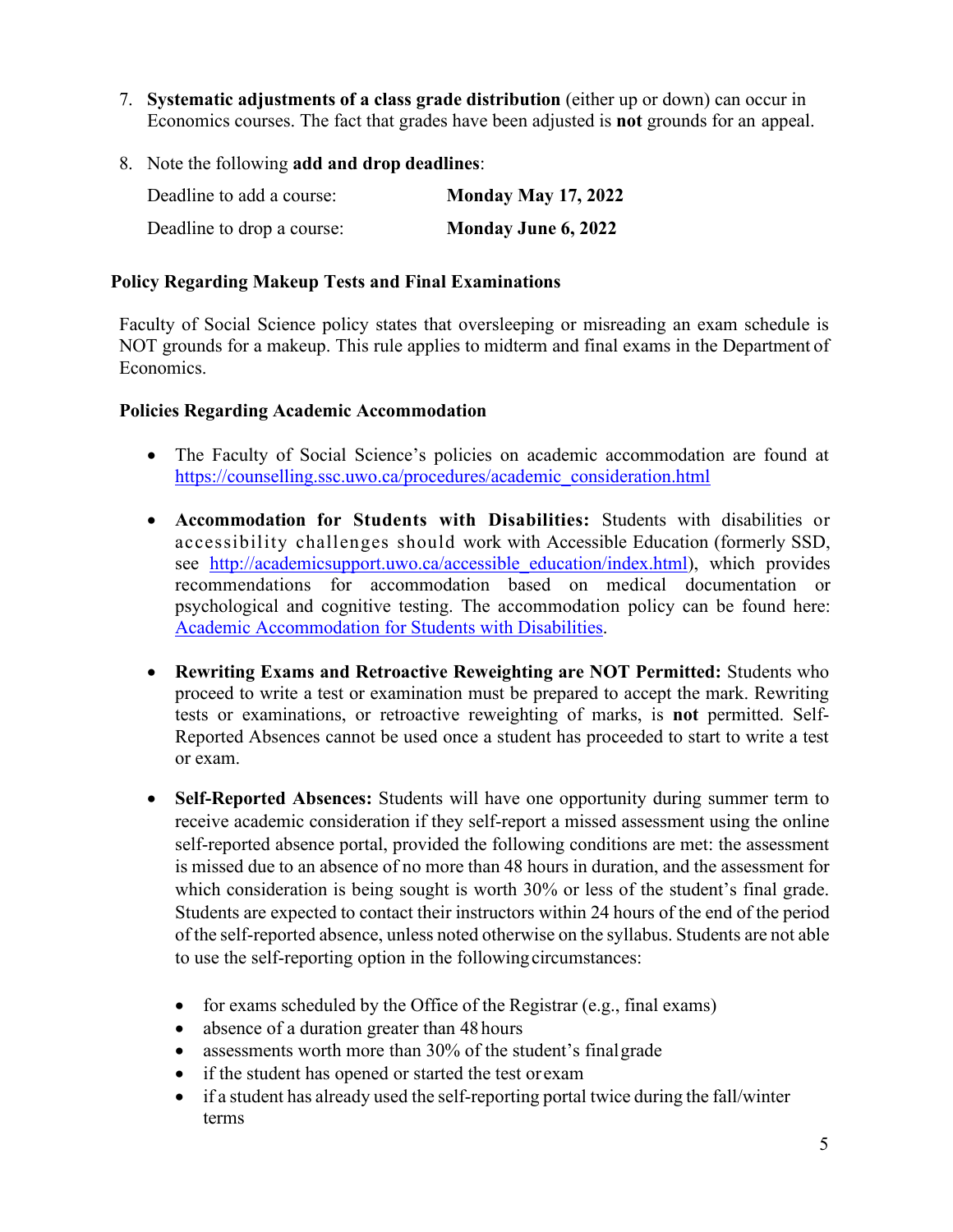If the conditions for a Self-Reported Absence are *not* met, students will need to provide a Student Medical Certificate (SMC) if the absence is medical or provide appropriate documentation if there are compassionate grounds for the absence in question. Students are encouraged to contact their Faculty academic counselling office for more information about the relevant documentation. It is strongly recommended that students notify the instructor as soon as possible, ideally before the assessment, when they become aware of an absence. University policy is that students must communicate with their instructors no later than 24 hours after the end of the period covered by the SMC or immediately upon their return from their documented absence. Failure to follow University policy and procedures may result in denial of academic accommodation and a grade of zero.

- **Self-Isolation Reporting Tool**: Students who are required to self-isolate due to COVID-19 should complete the Self-Isolation Reporting Tool (SIRT). By using this, students are attesting that they must self-isolate as a result of direction obtained from a COVID-19 Self-Assessment. The information entered on this tool will be used by Academic Counselling to assess your need for academic considerations. Students should note that this tool is intended for self-isolation due to COVID-19 only and those who complete this form will be expected to remain off-campus for at least five days. Students are expected to contact their instructors within 24 hours of the end of the period of their self-isolation period, unless noted otherwise on the syllabus.
- **Documentation for Accommodation:** Individual instructors are not permitted to receive documentation directly from a student, whether in support of an application for consideration on medical grounds or for other reasons. **All required documentation for absences that are not covered by the Self-Reported Absence Policy must be submitted to the Academic Counselling office of a student's Home Faculty.**
- **Western University policy on Consideration for Student Absence** is available here[:](https://www.uwo.ca/univsec/pdf/academic_policies/appeals/accommodation_illness.pdf)  [Policy on Academic Consideration for Student Absences -](https://www.uwo.ca/univsec/pdf/academic_policies/appeals/accommodation_illness.pdf) Undergraduate Students i[n](https://www.uwo.ca/univsec/pdf/academic_policies/appeals/accommodation_illness.pdf)  [First Entry Programs.](https://www.uwo.ca/univsec/pdf/academic_policies/appeals/accommodation_illness.pdf)
- **Student Medical Certificate (SMC):** This form is available here[:](http://www.uwo.ca/univsec/pdf/academic_policies/appeals/medicalform.pdf)  [http://www.uwo.ca/univsec/pdf/academic\\_policies/appeals/medicalform.pdf](http://www.uwo.ca/univsec/pdf/academic_policies/appeals/medicalform.pdf)
- **Religious Accommodation:** Students should consult the University's list of recognized religious holidays and should give reasonable notice in writing, prior to the holiday, to the Instructor and an Academic Counsellor if their course requirements will be affected by a religious observance. Additional information is given in the [Western](https://multiculturalcalendar.com/ecal/index.php?s=c-univwo)  [Multicultural Calendar.](https://multiculturalcalendar.com/ecal/index.php?s=c-univwo)

**Policy Regarding Class Attendance and Engagement:** If the instructor deems a student's attendance or engagement in the class to be unsatisfactory, that student may be prohibitedfrom writing the final examination. Examples of unsatisfactory class engagement include frequent absences from an in-person or synchronous online class, lack of assignment submissions, and inadequate use of online course materials. Instructors who intend to make use of this policy will notify the student in advance.